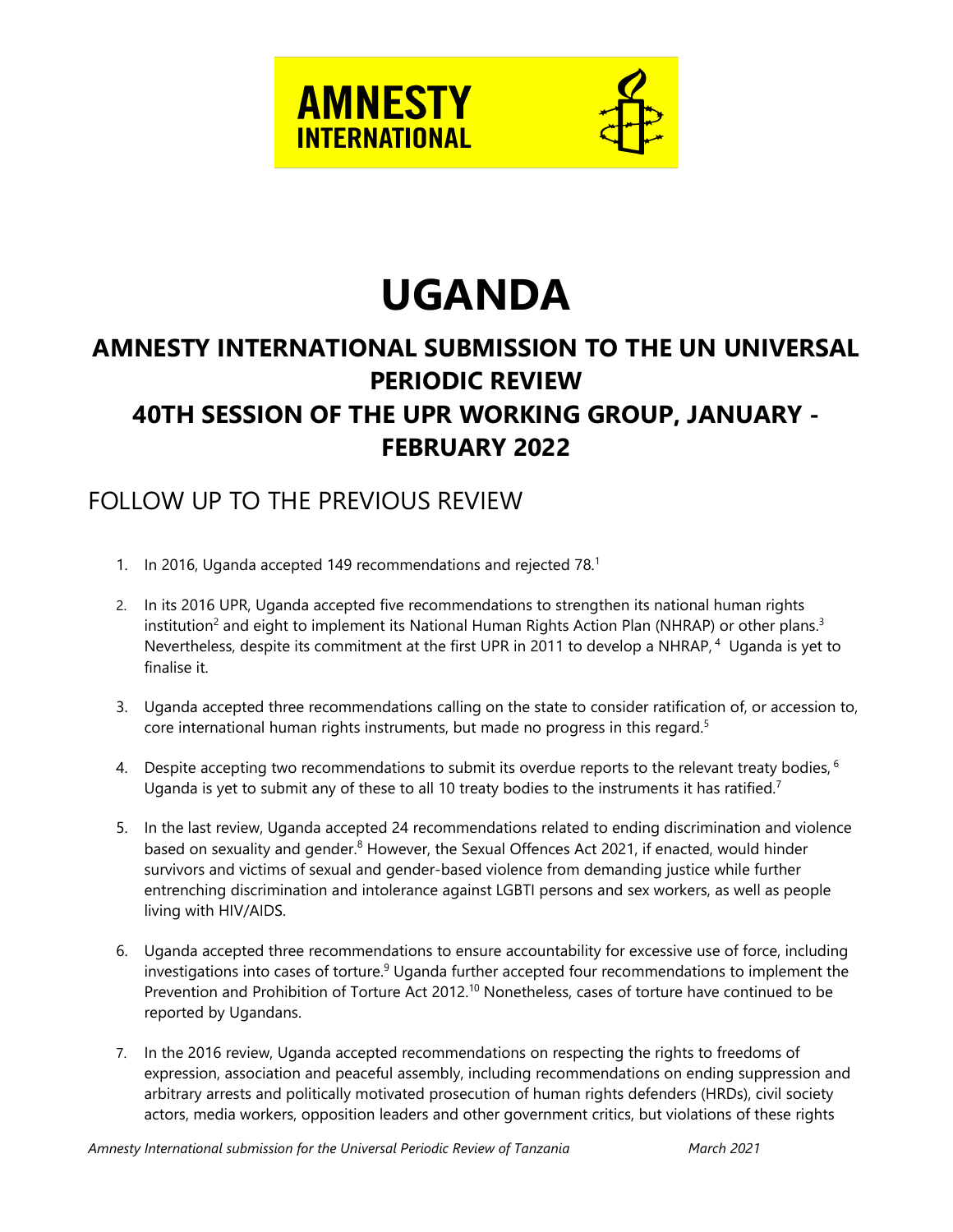continue to be reported.<sup>11</sup>

- 8.  $\,$  In the 2016 review, Uganda accepted 10 recommendations aimed at improving the right to health. $^{12}$ Three of the recommendations specifically called on the governmen<sup>t</sup> to increase or ensure sufficient national budget allocated to health.
- 9. In August 2020, Uganda'<sup>s</sup> Constitutional Court declared that access to maternal health care is <sup>a</sup> basic right and that the governmen<sup>t</sup> should set aside sufficient funds for maternal healthcare in its national budget. However, in 2021, the governmen<sup>t</sup> cut its allocation for maternal healthcare by 9.3% of the health budget. The governmen<sup>t</sup> further cut the overall health sector to 5.1% of the national budget in the 2020/21 financial year down from 7.9% in the 2019/2020 financial year<sup>13</sup> violating the 2020 court order as well as the Abuja Declaration to which Uganda is a signatory.<sup>14</sup>

## THE NATIONAL HUMAN RIGHTS FRAMEWORK

- 10. Uganda accepted <sup>a</sup> recommendation to ensure that its enforcement and implementation of laws follows the Constitution and the country's obligations under international and regional instruments<sup>15</sup> that the state is <sup>a</sup> party to but has made limited progress.
- 11. In March 2021 Uganda'<sup>s</sup> Constitutional Court declared Section 8 of Uganda'<sup>s</sup> Public Order Management Act (POMA) 2013 illegal and unconstitutional. POMA gave the Inspector General of Police sweeping powers to arbitrarily prevent or stop public gatherings organized by opposition politicians, and to crack down on protests. 16
- 12. Uganda has progressive laws such as the Prevention and Prohibition of Torture Act, 2012. The practice of torture is still prevalent and continues to be reported in Uganda. Similarly, after the Court declared Section 8 of Uganda'<sup>s</sup> POMA unconstitutional, the state promulgated the Public Health (Control of COVID - 19) (No. 2) Rules, 2020<sup>17</sup> currently used to target assemblies of opposition parties in a selective and partisan way.<sup>18</sup>
- 13. The Sexual Offences Act 2021 passed by parliament in May 2021 may not only fail to adequately protect survivors of sexual violence but also increase discrimination against lesbian, gay, bisexual, transgender and intersex (LGBTI) people. It doubles down on the 1950 Penal Code that already criminalizes consensual same-sex conduct.
- 14. On 25 January 2019, Uganda'<sup>s</sup> High Court found that there are no adequate procedures governing evictions. The lack of adequate procedures governing evictions violates the rights to life, dignity, and property under articles 22, 24, and 26 of the Constitution of Uganda.<sup>19</sup>
- 15. Uganda retains the death penalty in law.

### THE HUMAN RIGHTS SITUATION ON THE GROUND

16. On 16 January 2021, Uganda'<sup>s</sup> Electoral Commission declared incumbent President Yoweri Museveni the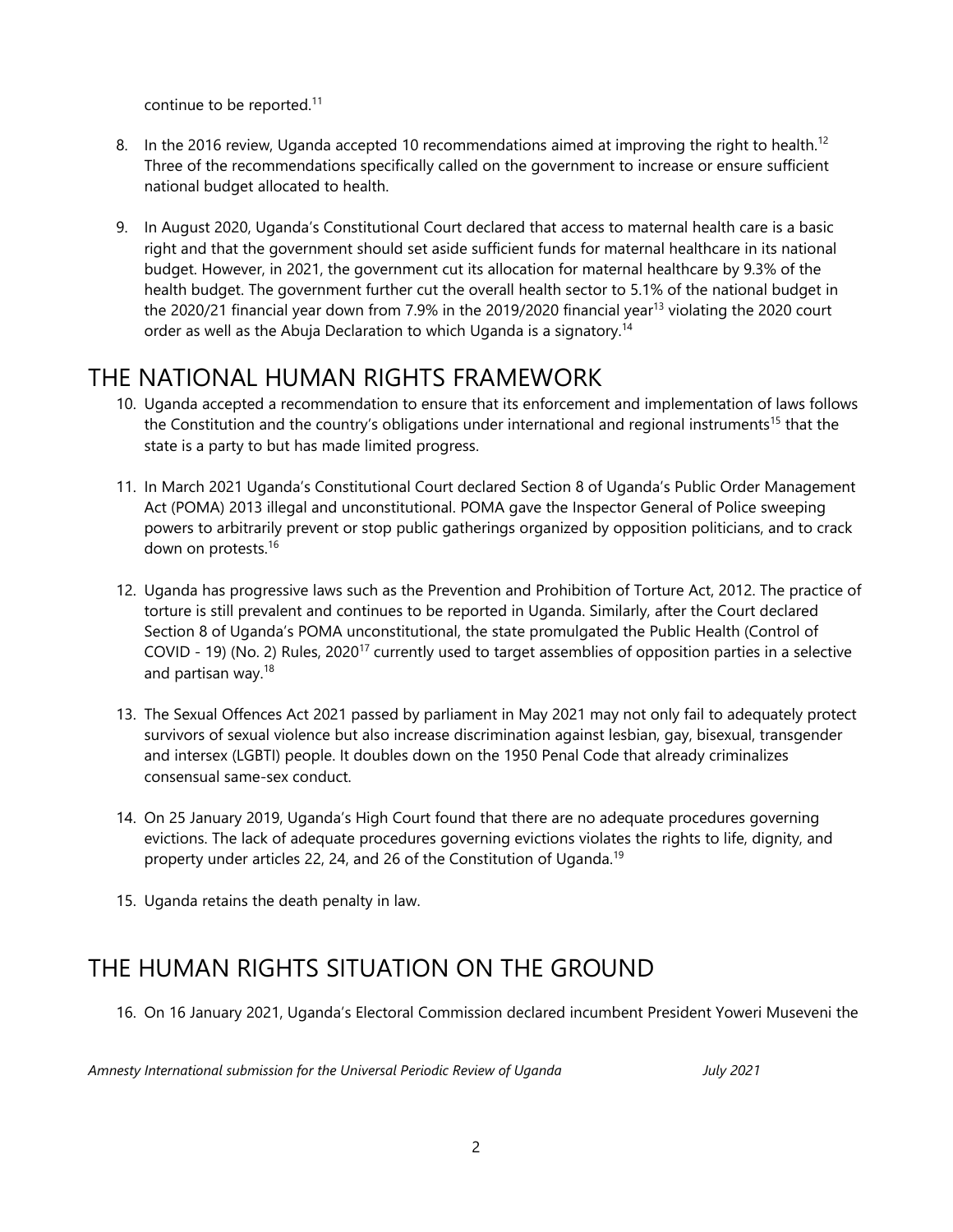winner in the presidential election that happened on 14 January with 58.6% of the vote, ahead of Robert Kyagulanyi, also known as Bobi Wine, who was declared runner-up with 34.8%. Robert Kyagulanyi and his National Unity Platform party alleged fraud and vowed to challenge the results in court. On 12 May 2021, President Yoweri Museveni started his sixth term in office. It has been 35 years since he came into power.

17. In the run up to the January 2021 election, campaigning was marred by killings, arrests, beatings, disappearances by security forces, as well as harassment and intimidation of journalists and <sup>a</sup> five-day internet shutdown.<sup>20</sup> Civic space closed as HRDs and organizations working on electoral accountability were particularly targeted for their work.

#### RIGHT TO FREEDOM OF EXPRESSION, ASSOCIATION AND PEACEFUL ASSEMBLY

- 18. In January 2020, police arrested and charged five protesters, including Robert Kyagulanyi for violating the POMA during <sup>a</sup> political rally to protest the introduction, in 2018, of <sup>a</sup> social media tax. They were all released on police bond the same day.<sup>21</sup>
- 19. On 20 February 2020 the Kampala High Court ordered the release of university professor, feminist and activist, Stella Nyanzi ruling that she had been unfairly convicted. Stella Nyanzi was arrested on 2 November 2018 at <sup>a</sup> police station where she had gone to notify authorities of <sup>a</sup> protest, she was planning to hold at Makerere University. She was later charged with "cyber harassment" and "offensive communication" over <sup>a</sup> Facebook post in which she was accused of insulting President Yoweri Museveni and his mother. This was the second time she had been charged with insulting the President and violating his right to privacy. 22
- 20. Others arbitrarily arrested and released later in connection with their expression include activist, Kakwenza Rukirabashaija $^{23}$ , on 13 April 2020 $^{24}$  and Bwaddene Basajjamivule $^{25}$ , on 27 July 2020. $^{26}$
- 21. In June 2021, human rights lawyer, Nicholas Opiyo, continued to fight charges of money laundering after he was arbitrarily arrested with four other persons, among them three lawyers, at the peak of the campaign period in December 2020. 27
- 22. In June 2020, the Electoral Commission of Uganda launched <sup>a</sup> revised Covid-19 election road map for the 2021 general elections, requiring that all political campaigning be conducted exclusively online, thereby banning public political gatherings. These regulations were applied more stringently against opposition candidates. On 26 December 2020, the Commission further suspended political gatherings in more than 10 districts citing Covid–19 prevention but without providing sufficient details to justify why these localities should be subject to restrictions. 28
- 23. The state also still limits human rights online, including using an internet shutdown in the run up to the January 2021 elections,<sup>29</sup> and other restrictions. On 1 July 2018, the Ugandan authorities introduced a tax on social media use in Uganda to raise revenue from what they described as "gossip" on social media platforms such as WhatsApp, Facebook, Twitter, Skype, and Viber. The social media tax<sup>30</sup> reduced internet users that use social media users from 47% to 38%.<sup>31</sup> In September 2020, the Uganda Communications Commission (UCC) ordered all online data communication and broadcast service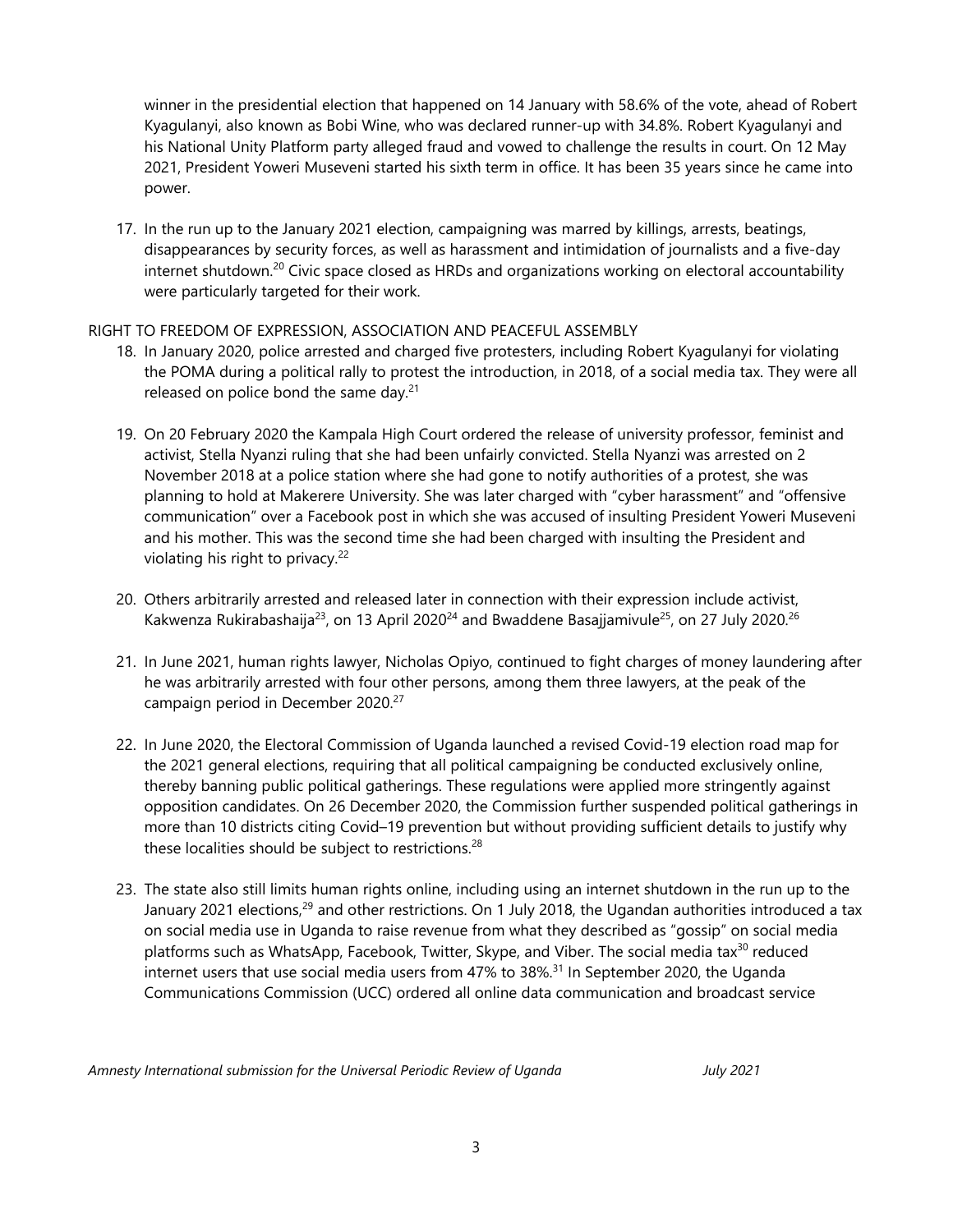providers to obtain licenses before posting information on the internet.<sup>32</sup>

24. On 10 December 2020 the Media Council of Uganda (MCU) cancelled the accreditation of all foreign journalists.<sup>33</sup> It issued a directive to all practicing journalists in the country to register with the authority afresh or be barred from covering the electoral process and other events.<sup>34</sup> MCU reversed its decision on 10 January 2021, saying that accreditation would not be required to cover polls.<sup>35</sup>

#### TORTURE AND EXCESSIVE USE OF FORCE BY SECURITY FORCES

- 25. Security forces unlawfully killed at least 66 people in the period from March 2020, when Covid-19 lockdown measures were introduced in Uganda, and the end of 2020. Further, since electoral campaigns for the 14 January 2021 elections began on 9 November 2020, dozens of people were killed in the context of riots or protests, most of them shot dead by police and other security forces, including armed individuals in plainclothes, and dozens more were injured. Indiscriminate and unnecessary use of force further led to killing of many people who were not engaging in protests or riots. By the Ugandan government'<sup>s</sup> own admission, before, security forces shot dead at least 54 people in just two days in November 2020 in response to widespread protests over the arrest of opposition leader, Robert Kyagulanyi, on the campaign trail.<sup>36</sup>
- 26. On 14 August 2018, Robert Kyagulanyi, also known as Bobi Wine, <sup>a</sup> Ugandan singer turned politician, was arrested, and later charged with unlawful possession of firearms and ammunition on 16 August 2018. While being arrested, he was physically assaulted, resulting in visible injuries and swelling on his face and body.<sup>37</sup>
- 27. On 19 April 2020, the authorities arrested Francis Zaake, an opposition politician. He was released on police bond 10 days later after being charged with disobeying Covid-19 presidential directives by distributing food to needy families during lockdown. In May 2020, he appeared in <sup>a</sup> video from Lubaga Hospital in Kampala with <sup>a</sup> swollen face and said he had been tortured over several days in various detention facilities.<sup>38</sup> He was also reportedly arrested and tortured in August 2018.<sup>39</sup>

#### RIGHT TO HEALTH

28. To contain the spread of Covid-19, the governmen<sup>t</sup> imposed <sup>a</sup> blanket restriction on public transport from March to May 2020. The restriction covered everyone except for health workers and those working directly in the fight against Covid-19. This negatively affected patients with health emergencies such as high-risk patients and expectant mothers as they could not access health services. This was <sup>a</sup> direct violation of the right to health. Furthermore, the governmen<sup>t</sup> has been slow in rolling out the National Deployment Vaccination Plan, putting individuals in Uganda at more risk as more virulent strains of Covid-19 emerge. 40

#### RIGHT TO ADEQUATE HOUSING

- 29. The governmen<sup>t</sup> has failed to enact adequate safeguards against forced evictions.
- 30. Tens of thousands of communities have been forcibly evicted by governmen<sup>t</sup> authorities, including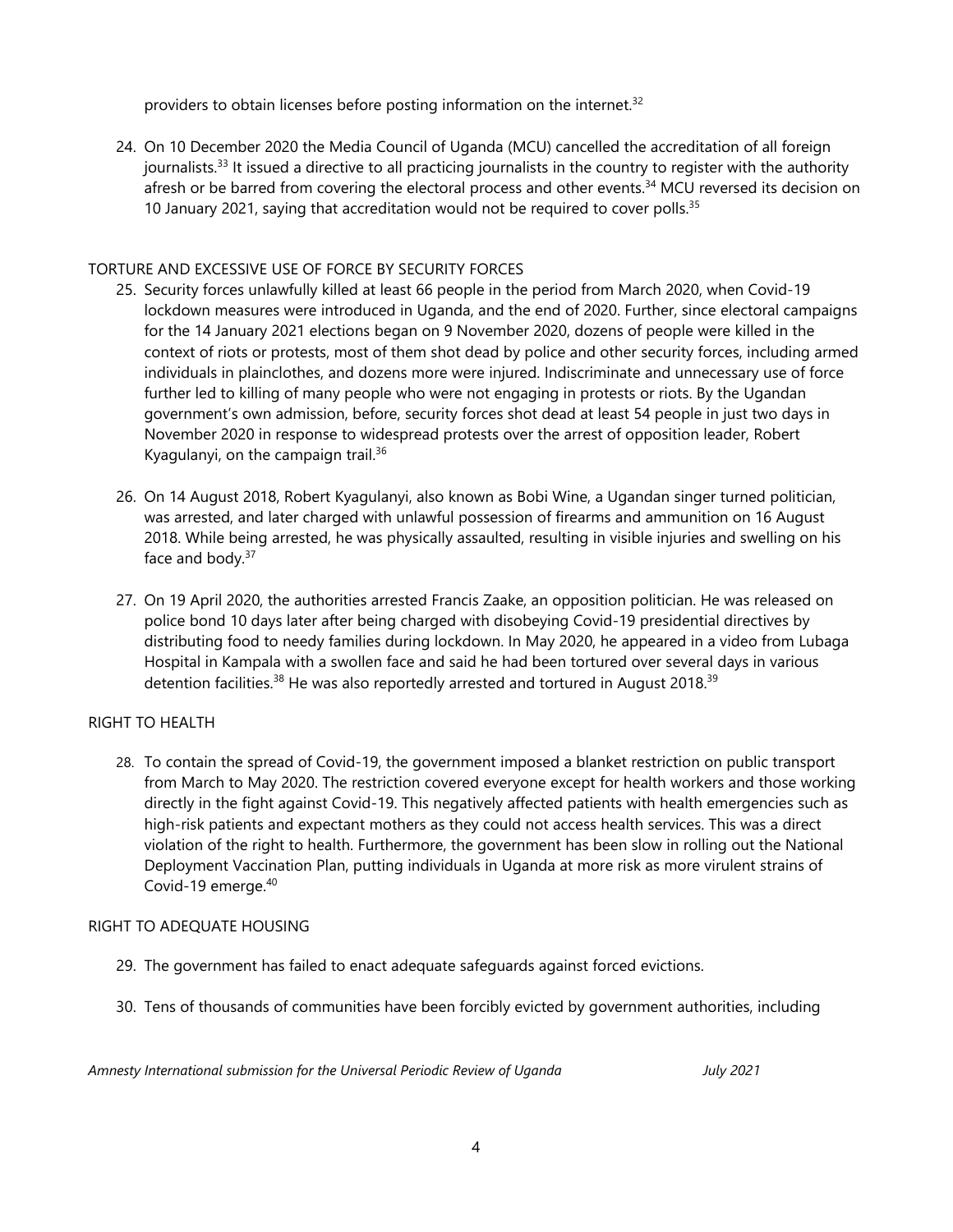Uganda Wildlife Authority (UWA), National Forestry Authority (NFA), Uganda Police Force, Kampala City Council Authority and UPDF between 2016 and 2021. Forced evictions have happened in Apaa, northern Uganda; Lusanja village in Wakiso, Kampala; Hoima, western Uganda; Mubende, central Uganda; Kiryandongo, western Uganda; among other areas. Between February and August 2020, Ugandan authorities forcibly evicted over 35,000 Maragoli Indigenous Peoples from their homes in Kiryandongo district in the west to pave way for industrial farming. 41

31. Benet Indigenous Peoples of Mount Elgon, eastern Uganda, continue to live in temporary settlement camps at the time of writing following multiple forced evictions between 1983 and 2008 by different authorities, including the NFA and UWA backed by the UPDF. This has further exposed them to marginalisation and discrimination in fair and equitable access to water and sanitation, healthcare, and education.<sup>42</sup>

#### THE DEATH PENALTY

32. On 19 January 2018, President Yoweri Museveni threatened to resume executions and to "hang" death row prisoners to deter crime after more than <sup>a</sup> decade without an execution in the country. President Museveni tweeted that "being lenient is causing people to think they can cause harm and ge<sup>t</sup> away with it". He was also quoted as saying, "Criminals think they have <sup>a</sup> right to kill people and keep their heads… I think I am going to revise [my position] <sup>a</sup> bit and hang <sup>a</sup> few… If you see how they kill people, they deserve to be killed."<sup>43</sup>

#### LESBIAN, GAY, BISEXUAL, TRANSGENDER, AND INTERSEX PEOPLE

- 33. The governmen<sup>t</sup> has <sup>a</sup> long history of anti-LGBTI statements. On 11 October 2019, the Ethics and Integrity Minister Simon Lokodo announced that the governmen<sup>t</sup> was planning to introduce the death penalty for consensual same-sex sexual acts. 44
- 34. Violence against LGBTI communities remained high. According to Sexual Minorities Uganda (SMUG), an LGBTI organization, between July and October 2019, four LGBTI persons were killed in the wake of heightened anti-LGBTI sentiments from political leaders. On 5 October 2019, Brian Wassa, <sup>a</sup> gay paralegal, succumbed to brain haemorrhage after being hacked in the head by unknown persons the previous day at his home in Kampala. 45
- 35. Security forces used directives to control Covid-19 infection as <sup>a</sup> pretext to arbitrarily arrest and detain dozens of LGBTI people. On 23 March 2020, 23 young LGBTI people living in <sup>a</sup> shelter were arrested. Four were released on medical grounds during the first three days after their arrest, and the remaining 19 were charged with "negligent acts likely to spread infectious diseases" and "disobeying legal orders". They were detained without access to their lawyers or to medical treatment. Some were denied access to antiretroviral medications. They were released on 18 May 2020, and in June the High Court awarded each of them compensation of UGX <sup>5</sup> million (US\$1,360) for being arbitrarily detained by the police for 50 days. 46

#### REFUGEES AND ASYLUM SEEKERS

36. The refugee population in Uganda is estimated to reach 1,484,356 by the end of 2021.<sup>47</sup> Uganda's refugee hosting model is considered one of the most progressive in the world. Its legal and policy framework provides refugees with relative freedom of movement, access to basic services such as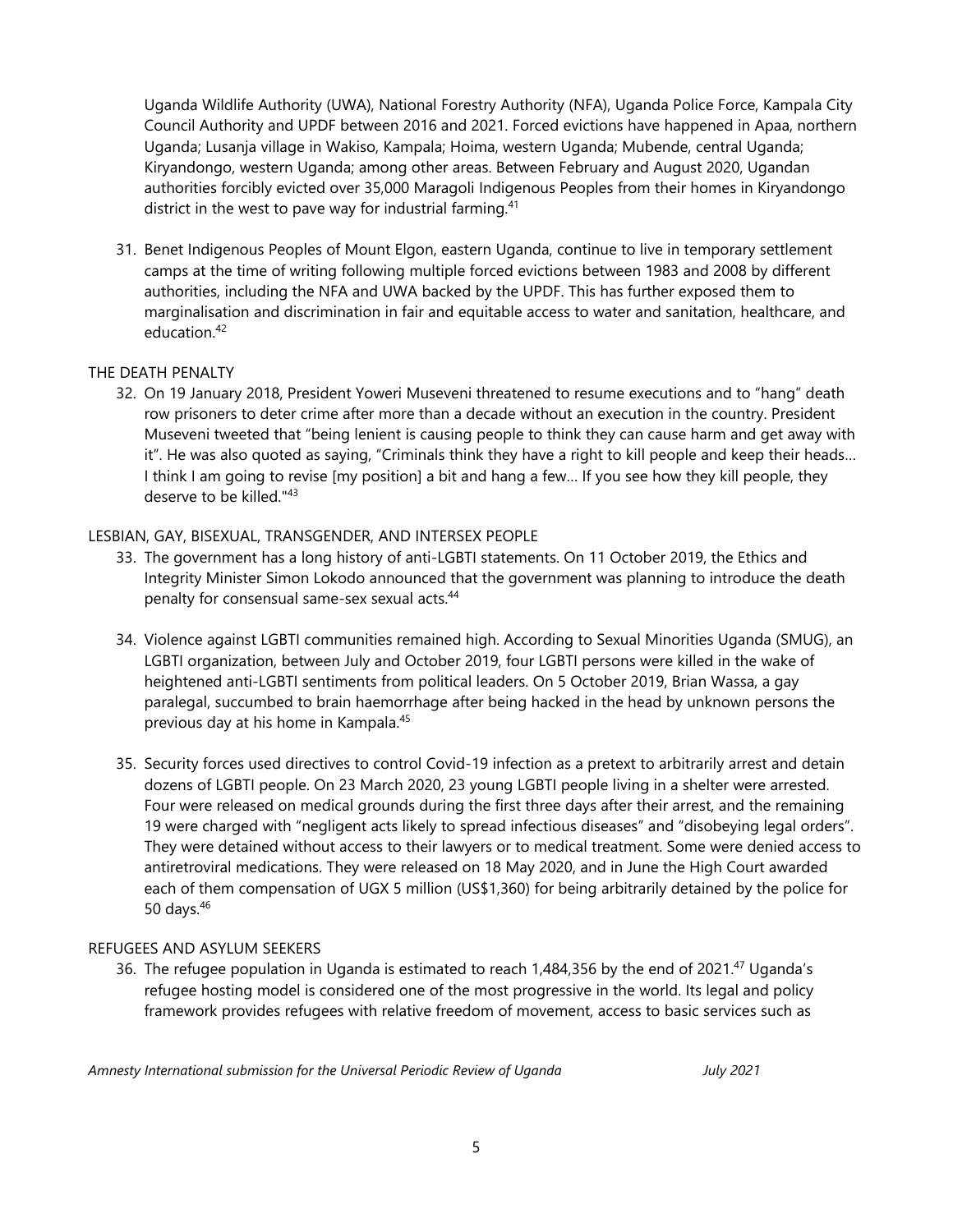healthcare and education on par with nationals, and the right to work and own a business.<sup>48</sup>

37. However, from 20 March to 19 September 2020, the governmen<sup>t</sup> closed the country'<sup>s</sup> borders in response to the Covid-19 pandemic, as conflict in eastern Democratic Republic of the Congo (DRC) drove over 10,000 refugees to seek entry to Uganda. This has meant basic needs including access to food, water, sanitation, health care and shelter are not being met.<sup>49</sup>

### RECOMMENDATIONS FOR ACTION BY THE STATE UNDER REVIEW **Amnesty International calls on the Government of Uganda to:**

#### RIGHT TO HEALTH

- Ensure that Covid-19 prevention measures comply with the government'<sup>s</sup> obligations to the right to health under various international human rights treaties.
- Ensure that through the National Deployment Vaccination Plan (NDVP), Uganda'<sup>s</sup> Covid-19 response prioritizes priority groups and that Covid-19 vaccines are available, accessible, affordable and of good quality for all persons, free from discrimination.
- Provide access to quality maternal healthcare services in public health facilities.

#### LESBIAN, GAY, BISEXUAL, TRANSGENDER, AND INTERSEX PEOPLE

- n Protect LGBTI people and uphold their human rights without discrimination, including by not putting in place laws or using governmen<sup>t</sup> agencies to deny LGBTI people their rights.
- Amend the Sexual Offences Act 2021 to ensure that it is compliant with international human rights standards.

#### RIGHT TO LIFE, LIBERTY, AND SECURITY OF PERSON

- Carry out prompt, impartial, thorough, and effective investigations into these and all other allegations of extrajudicial killings, excessive use of force, torture and other ill-treatment by the security forces and ensure that suspected perpetrators are brought to justice in fair trials.
- П Ensure full reparation, including fair and adequate compensation in cases of torture, extrajudicial executions, and other unlawful killings by the police, for the relatives of the victims.

#### FREEDOM OF EXPRESSION, ASSOCIATION AND PEACEFUL ASSEMBLY

- Thoroughly, transparently, and effectively investigate the allegations of attacks against HRDs, civil society actors, bloggers, journalists, and others before, during and after the last presidential elections and hold those suspected to be responsible to account.
- End the intimidation and harassment HRDs, civil society actors, bloggers, journalists and others and ensure that they operate freely and independently, and do their work without fear of reprisals, including through removing all obstacles to the right to freedom of expression and media freedom.

#### RIGHT TO ADEQUATE HOUSING

- End forced evictions and put in place procedures that ensure that there are guarantees against forced evictions and that the right to adequate housing is met in law and practice.
- Ensure that all victims of forced evictions have access to effective remedies and reparations, which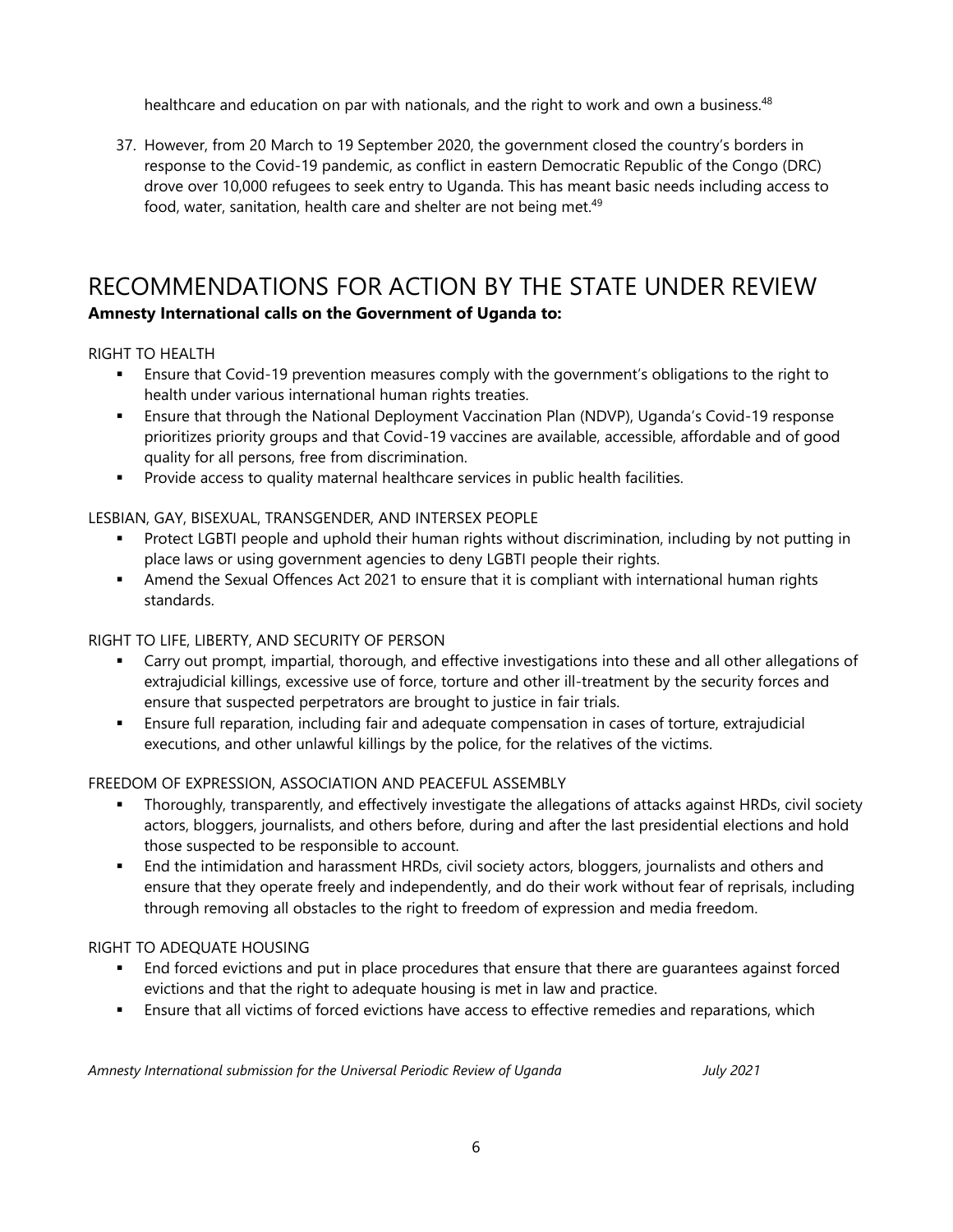includes restitution, rehabilitation, compensation, satisfaction and guarantees of non-repetition.

 Enact legislation and provide the infrastructure to ensure Indigenous Peoples can access their ancestral lands to enjoy their rights to land, food, education, health and freedom from violence and poverty.

#### REFUGEES, AND ASYLUM SEEKERS

 $\bullet$  . Continue to seek international cooperation and support for funds, humanitarian aid, and peaceful resolution to conflicts in neighbouring countries to ensure that refugees and their host communities are provided with shelter and protection among other urgen<sup>t</sup> needs.

#### THE DEATH PENALTY

**EXTENDED EXE** Commute all death sentences, with a view to abolishing the death penalty.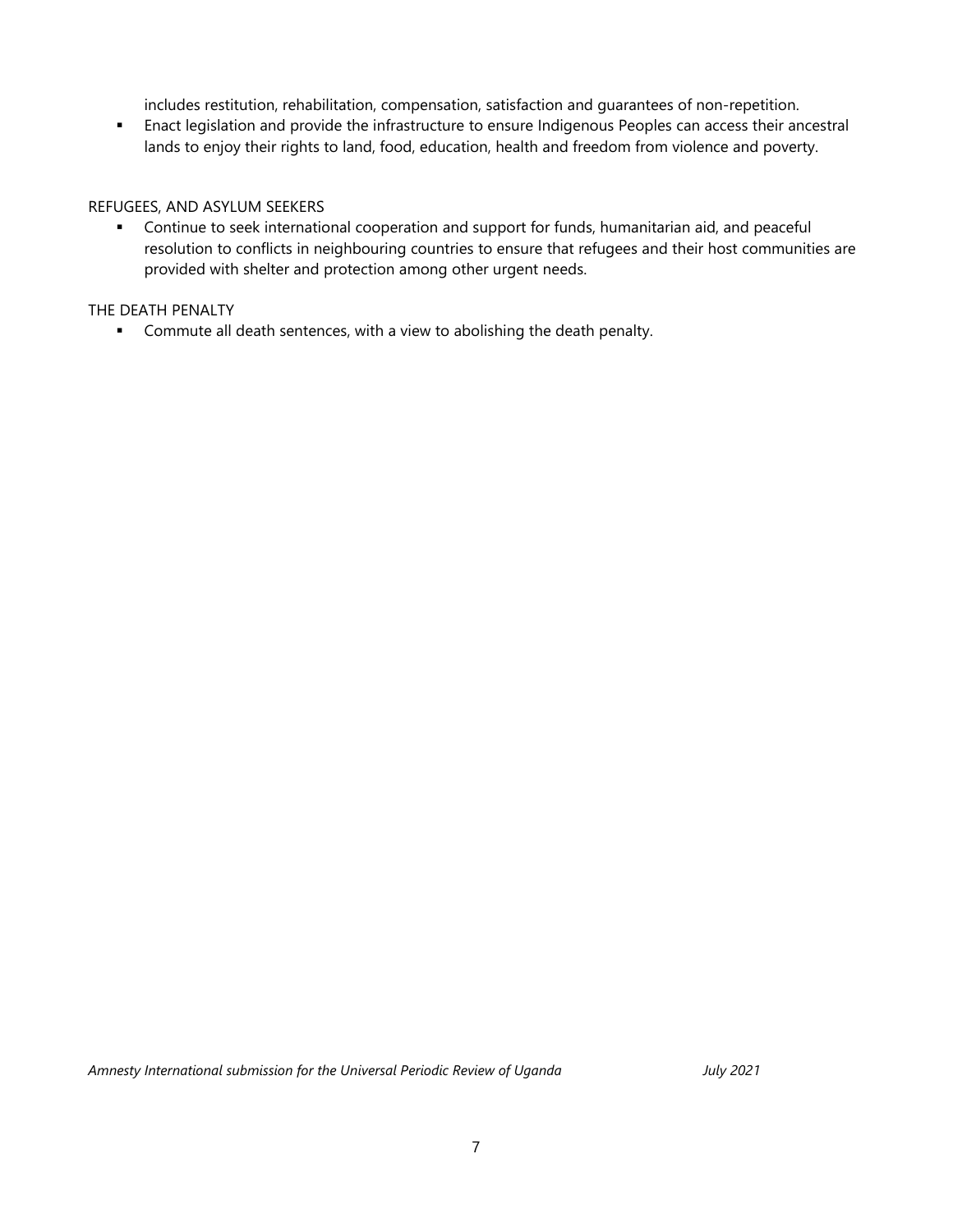4 Office of the High Commissioner for Human Rights (OHCHR), "A National Human Rights Action Plan – Uganda follows through on its commitment to the Universal Periodic Review", 6 November 2013,

[ohchr.org/EN/NewsEvents/Pages/UgandaNationalHumanRightsActionPlan.aspx](http://www.ohchr.org/EN/NewsEvents/Pages/UgandaNationalHumanRightsActionPlan.aspx)

<sup>5</sup> A/HRC/34/10, Recommendations 115.1 - 3 (Congo, Syrian Arab Republic, Azerbaijan).

<sup>6</sup> A/HRC/34/10, Recommendations 115.47- 48 (Ghana, Sierra Leone)

<sup>7</sup> OHCHR, "Reporting status for Uganda", June 2021,

[tbinternet.ohchr.org/\\_layouts/15/TreatyBodyExternal/countries.aspx?CountryCode=UGA&Lang=EN](https://tbinternet.ohchr.org/_layouts/15/TreatyBodyExternal/countries.aspx?CountryCode=UGA&Lang=EN)

8 A/HRC/34/10, Recommendations, 115.49 (Mauritius), 115.51 (Mexico), 115.52 (Guatemala), 115.53 (Italy), 115.54

(Madagascar), 115.55 (Pakistan), 115.59 (Colombia), 115.61 (Namibia), 115.62 (Argentina), 115.63 (Syrian Arab Republic),

115.64 (Georgia), 115.65 (Timor-Leste), 115.66 (Slovenia), 115.67 (Togo), 115.68 (Maldives), 115.69 (China), 115.70 (Nigeria),

115.71 (Algeria), 115.72 (Cyprus), 115.73 (Czechia), 115.74 (Spain), 115.75 (Philippines), 115.76 (Botswana), 115.91 (USA).

 $9$  A/HRC/34/10, Recommendations 115.86 – 88 (Denmark, Austria, Ghana).

<sup>10</sup> A/HRC/34/10, Recommendations 115.4 – 6 (Denmark, Portugal, Switzerland, Ireland).

<sup>11</sup> A/HRC/34/10, Recommendations 115.101 – 103 (France, Australia, Spain), 115.106 – 107 (United Kingdom of Great Britain and Northern Ireland, Botswana), 115.110 (Uruguay).

<sup>12</sup> A/HRC/34/10, Recommendations 115.112 – 117 and 115.119-122 (Bangladesh, Indonesia, Paraguay, Ukraine, Syrian Arab Republic, Colombia, Nepal, Democratic People'<sup>s</sup> Republic of Korea, Egypt, Kenya).

<sup>13</sup> United Nations Children's Fund (UNICEF), "The national budget framework FY 2020/21", Budget brief no, 2020/2 (Source: National BFP FY 2020/21 -2021/25), Investing in health, 2020, [unicef.org/esa/media/5961/file/UNICEF-Uganda-2020-2021-](http://www.unicef.org/esa/media/5961/file/UNICEF-Uganda-2020-2021-Health-Budget-Brief.pdf) [Health-Budget-Brief.pdf](http://www.unicef.org/esa/media/5961/file/UNICEF-Uganda-2020-2021-Health-Budget-Brief.pdf)

14 ESCR-Net, Center for Health, Human Rights and Development (CEHURD), *Prof. Ben Twinomugisha, Rhoda Kukiriza, Inziku Valente v. Attorney General - Constitutional Petition No. 16 (Maternal Health Care)*, 19 August 2020, [escr-](http://www.escr-net.org/caselaw/2021/center-health-human-rights-and-development-cehurd-prof-ben-twinomugisha-rhoda-kukiriza)

[net.org/caselaw/2021/center-health-human-rights-and-development-cehurd-prof-ben-twinomugisha-rhoda-kukiriza](http://www.escr-net.org/caselaw/2021/center-health-human-rights-and-development-cehurd-prof-ben-twinomugisha-rhoda-kukiriza) <sup>15</sup> A/HRC/34/10, Recommendations 115.19 (Sweden).

<sup>16</sup> The police used this law to prohibit and brutally disperse rallies organized by opposition politician Kizza Besigye in the lead up to the 2016 elections, and in the lead up to the 2021 elections, to block meetings and concerts organized by Robert Kyagulanyi.

<sup>17</sup> Published in Government Gazette no. 22 on 31 March 2020. Commenced on 31 March 2020.

<sup>18</sup> Amnesty International, "Uganda: Stop killings and human rights violations ahead of election day", 14 December 2020, [amnesty.org/en/latest/news/2020/12/uganda-stop-killings-and-human-rights-violations-ahead-of-election-day](http://www.amnesty.org/en/latest/news/2020/12/uganda-stop-killings-and-human-rights-violations-ahead-of-election-day/)

<sup>19</sup> *Muhindo & <sup>3</sup> Ors vs. the Attorney General (Miscellaneous Cause No.127 of 2016) [2019] UGHCCD 2.*

<sup>20</sup> Amnesty International, "Uganda: Authorities must lift social media block amid crackdown ahead of election", 13 January 2021, [amnesty.org/en/latest/news/2021/01/uganda-authorities-must-lift-social-media-block-amid-crackdown-ahead-of](http://www.amnesty.org/en/latest/news/2021/01/uganda-authorities-must-lift-social-media-block-amid-crackdown-ahead-of-election/)[election](http://www.amnesty.org/en/latest/news/2021/01/uganda-authorities-must-lift-social-media-block-amid-crackdown-ahead-of-election/)

21 Amnesty International, *Amnesty International Report 2020/2: The state of the world's human rights*, 7 April 2021, (Index: POL 10/3202/2021), [amnesty.org/en/documents/pol10/3202/2021/en](https://www.amnesty.org/en/documents/pol10/3202/2021/en), p. 370, para. 4.

22 Amnesty International, *Ugandan authorities must ensure adequate compensation for Stella Nyanzi over wrongful conviction and travesty of justice*, (Index: AFR 59/1850/2020), 21 February 2020, [amnesty.org/en/documents/afr59/1850/2020/en/](http://www.amnesty.org/en/documents/afr59/1850/2020/en/)

 $^{23}$  The Ugandan activist was arrested by military police at his home in Iganga, eastern Uganda. He was charged with

<sup>1</sup> UN Human Rights Council, *Report of the Human Rights Council on its thirty-fourth session*, 27 December 2016, UN Doc. A/HRC/34/2, para. 699.

<sup>2</sup> UN Human Rights Council, *Report of the Working Group on the Universal Periodic Review: Uganda,* UN Doc. A/HRC/34/10, Recommendations 115.39-43 (Nepal, Philippines, Bangladesh, Niger, South Africa).

<sup>&</sup>lt;sup>3</sup> A/HRC/34/10, Recommendations 115.27-32 (Cuba, Angola, Mauritius, Sudan, Venezuela, Russian Federation) and recommendation 115.38 (Djibouti)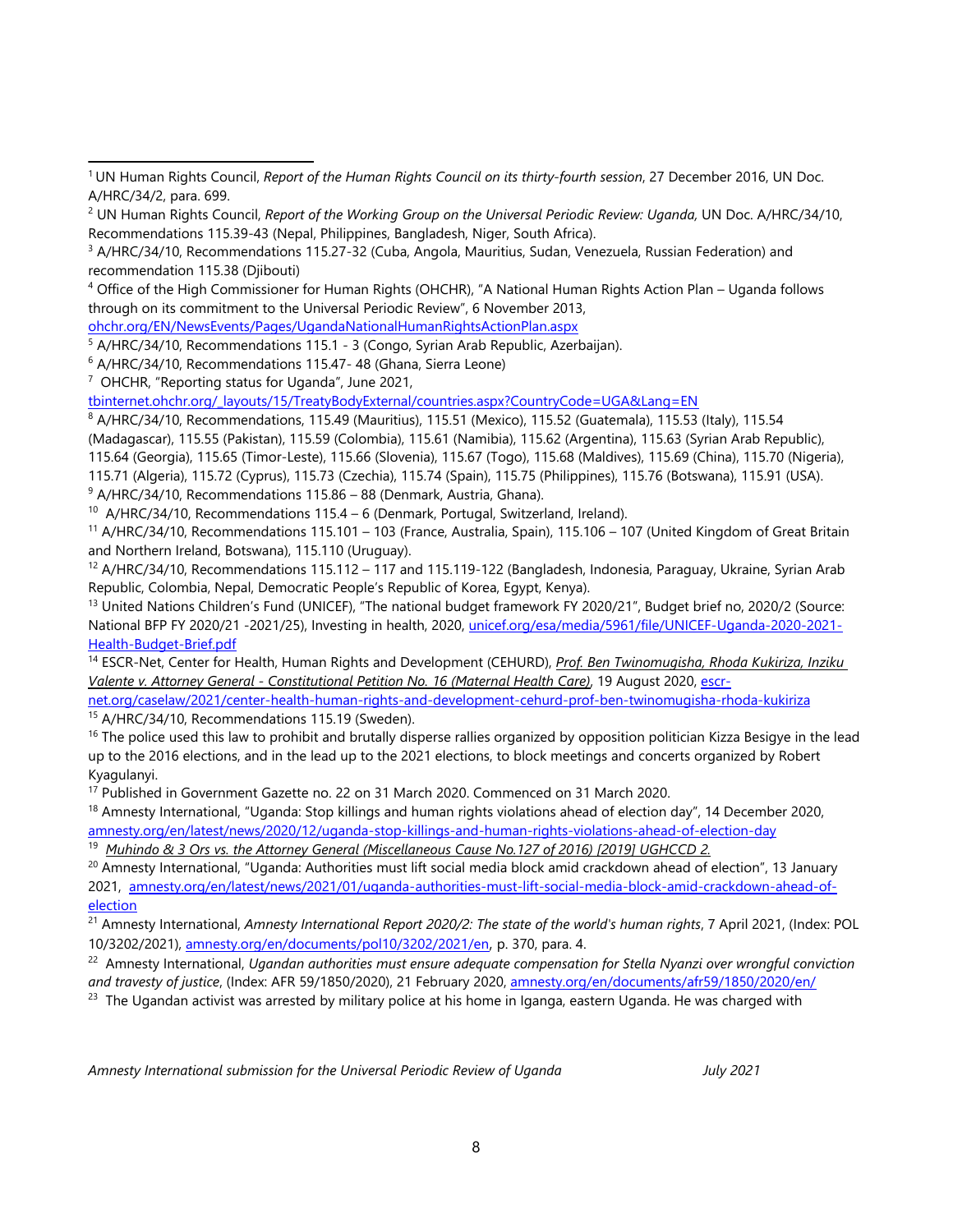trumped-up charges of defamation and cyber-related crimes and detained in Mbuya military barracks, in the capital Kampala. <sup>24</sup> Amnesty International, "Uganda: Activist arrested for criticising the President: Kakwenza Rukirabashaija", 20 April 2020, (Index: AFR 59/2158/2020), [amnesty.org/en/documents/afr59/2158/2020/en](http://www.amnesty.org/en/documents/afr59/2158/2020/en/)

<sup>25</sup> Bwaddene Basajjamivule, a broadcast journalist was arrested and charged with promoting violence and sectarianism. The charges were connected to comments he made in <sup>a</sup> video posted on Facebook in which he alleged that people from ethnic groups in western Uganda were favoured in appointments to the military and the government. He was released on police bond on 29 July.

26 Amnesty International, *Amnesty International Report 2020/21: The state of the world's human rights*, 7 April 2021, amnesty.org/en/documents/pol10/3202/2021/en, p. 371, para. 1.

<sup>27</sup> Amnesty International, "Uganda: Museveni's latest government must reverse decline on human rights", 12 May 2021, [amnesty.org/en/latest/news/2021/05/uganda-musevenis-latest-government-must-reverse-decline-on-human-rights/](http://www.amnesty.org/en/latest/news/2021/05/uganda-musevenis-latest-government-must-reverse-decline-on-human-rights/)

28 Amnesty International, *Amnesty International Report 2020/2: The state of the world's human rights*, 7 April 2021, (Index: POL 10/3202/2021), [amnesty.org/en/documents/pol10/3202/2021/en,](https://www.amnesty.org/en/documents/pol10/3202/2021/en) p. 371, para. 1.

<sup>29</sup> In January 2021, the UCC shut down access to social media services including Twitter, Facebook and WhatsApp and restricted people'<sup>s</sup> right to freedom of expression and access to information in the run up to the elections. They remained shut for several days after the elections.

 $\rm{^{30}}$  The Uganda Revenue Authority admitted in January 2020 that the tax had dismally failed to raise the revenue anticipated. <sup>31</sup> Amnesty International, "Uganda: Scrap social media tax curtailing freedom of expression", 2 July 2018,

[amnesty.org/en/latest/news/2018/07/uganda-scrap-social-media-tax-curtailing-freedom-of-expression/](http://www.amnesty.org/en/latest/news/2018/07/uganda-scrap-social-media-tax-curtailing-freedom-of-expression/)

32 Amnesty International, *Amnesty International Report 2020/21: The state of the world's human rights*, 7 April 2021, [amnesty.org/en/documents/pol10/3202/2021/en](https://www.amnesty.org/en/documents/pol10/3202/2021/en), p. 370, para. 4.

33 Amnesty International, *Amnesty International Report 2020/2: The state of the world's human rights*, 7 April 2021, (Index: POL 10/3202/2021), [amnesty.org/en/documents/pol10/3202/2021/en](https://www.amnesty.org/en/documents/pol10/3202/2021/en), p. 371, para. 1.

<sup>34</sup> Amnesty International, "Uganda: Museveni's latest government must reverse decline on human rights", 12 May 2021, [amnesty.org/en/latest/news/2021/05/uganda-musevenis-latest-government-must-reverse-decline-on-human-rights/](http://www.amnesty.org/en/latest/news/2021/05/uganda-musevenis-latest-government-must-reverse-decline-on-human-rights/)

<sup>35</sup> International Press Institute (IPI), "Uganda must let journalists freely cover elections", 12 January 2021, <u>ipi.media/uganda-</u> [must-let-journalists-freely-cover-elections/](http://www.ipi.media/uganda-must-let-journalists-freely-cover-elections/)

36 Amnesty International, *Amnesty International Report 2020/2: The state of the world's human rights*, 7 April 2021, (Index: POL 10/3202/2021), [amnesty.org/en/documents/pol10/3202/2021/en](https://www.amnesty.org/en/documents/pol10/3202/2021/en), p. 370, para. 3.

37 Amnesty International, *Uganda: Opposition politician detained; signs of torture*, (Index: AFR 59/8963/2018), 17 August 2018, [amnesty.org/en/documents/afr59/8963/2018/en/](http://www.amnesty.org/en/documents/afr59/8963/2018/en/)

<sup>38</sup> Human Rights Watch (HRW), "Uganda: Opposition Leader Reported Tortured by Police, Pandemic Restrictions No Excuse for Abuse", 28 April 2020, [hrw.org/news/2020/04/28/uganda-opposition-leader-reported-tortured-police](http://www.hrw.org/news/2020/04/28/uganda-opposition-leader-reported-tortured-police)

39 Amnesty International, *Urgent Action: Opposition politician detained; signs of torture*, (Index: AFR 59/8963/2018), 17 August 2018, [amnesty.org/en/documents/AFR59/8963/2018/en](http://www.amnesty.org/en/documents/AFR59/8963/2018/en)

<sup>40</sup> World Bank, *Assessing country readiness for COVID-19 vaccines: First instight from the assessment rollout*, p.14, March 2021, [documents1.worldbank.org/curated/en/467291615997445437/pdf/Assessing-Country-Readiness-for-COVID-19-Vaccines-](https://documents1.worldbank.org/curated/en/467291615997445437/pdf/Assessing-Country-Readiness-for-COVID-19-Vaccines-First-Insights-from-the-Assessment-Rollout.pdf)[First-Insights-from-the-Assessment-Rollout.pdf](https://documents1.worldbank.org/curated/en/467291615997445437/pdf/Assessing-Country-Readiness-for-COVID-19-Vaccines-First-Insights-from-the-Assessment-Rollout.pdf)

41 Amnesty International, *Amnesty International Report 2020/21: The state of the world's human rights*, 7 April 2021, [amnesty.org/en/documents/pol10/3202/2021/en](http://www.amnesty.org/en/documents/pol10/3202/2021/en), p. 371, para. 2.

 $^{42}$  Amnesty International conducted a research missions in Mount Elgon, Uganda in December 2019 and March 2020. Amnesty International further conducted follow up interviews with key informants between March 2020 and June 2021.

<sup>43</sup> Amnesty International, "Uganda: President's misguided death penalty vow threatens a decade of progress", 19 January 2018, [amnesty.org/en/latest/news/2018/01/uganda-presidents-misguided-death-penalty-vow-threatens-a-decade-of](http://www.amnesty.org/en/latest/news/2018/01/uganda-presidents-misguided-death-penalty-vow-threatens-a-decade-of-progress/)[progress/](http://www.amnesty.org/en/latest/news/2018/01/uganda-presidents-misguided-death-penalty-vow-threatens-a-decade-of-progress/)

44 Amnesty International, "Uganda: Parliament must reject bill imposing death penalty for gay sex", 11 October 2019, [amnesty.org/en/latest/news/2019/10/uganda-parliament-must-reject-bill-imposing-death-penalty-for-gay-sex/](http://www.amnesty.org/en/latest/news/2019/10/uganda-parliament-must-reject-bill-imposing-death-penalty-for-gay-sex/)

<sup>45</sup> Amnesty International, "Uganda: Parliament must reject bill imposing death penalty for gay sex", 11 October 2019.